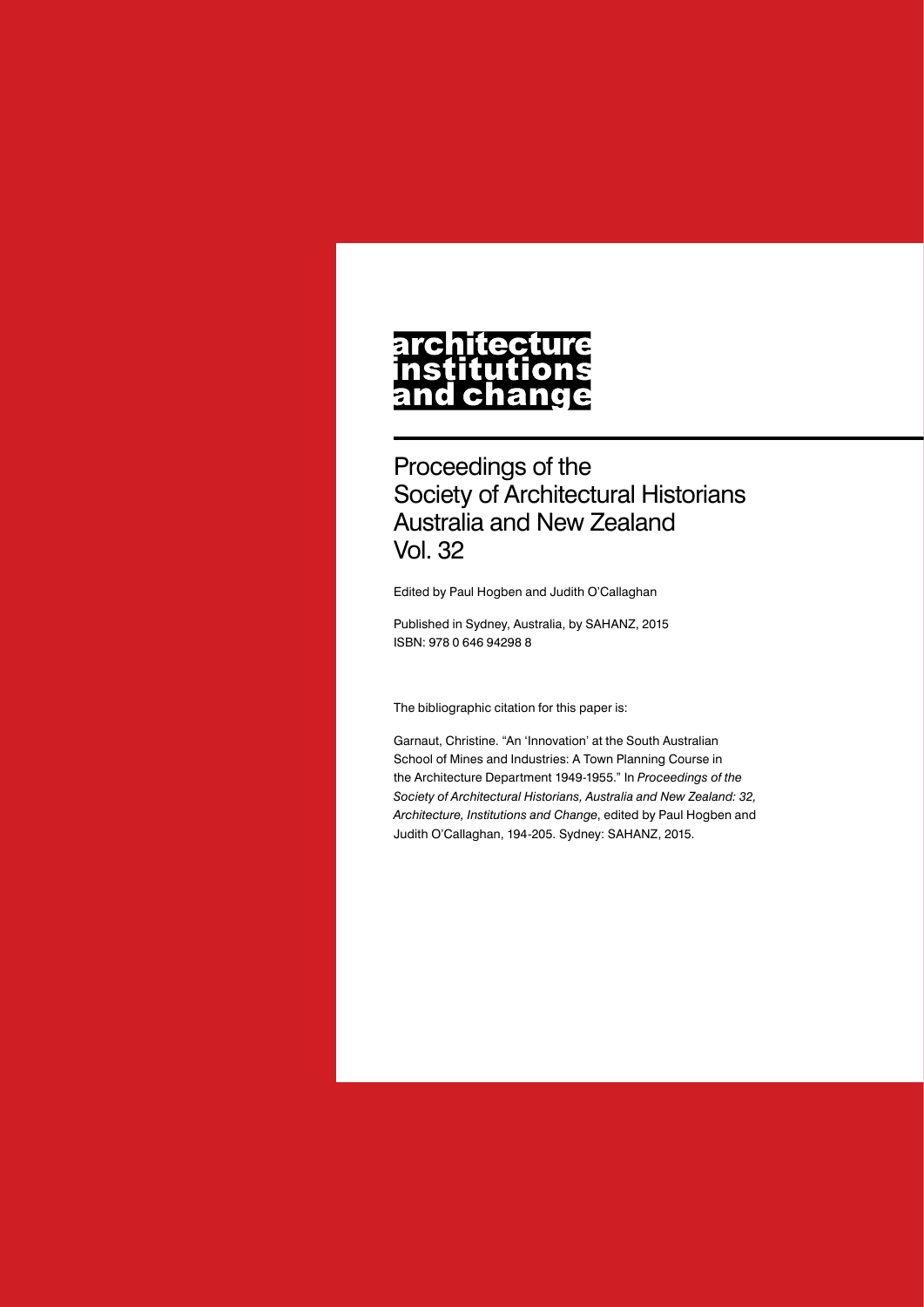**Christine Garnaut***,* University of South Australia

# An 'Innovation' at the South Australian School of Mines and Industries: A Town Planning Course in the Architecture Department 1949-1955

*The Architecture Department at the South Australian School of Mines and Industries offered Australia's first tertiary course in town planning commencing 14 February 1949. Described by one Adelaide newspaper as an "innovation", the postgraduate program was open to qualified architects, surveyors and engineers. Its introduction marked the achievement of a key ambition of the newly established Town Planning Institute of South Australia (TPISA) to provide a local opportunity for appropriately qualified individuals*  to train in planning. South Australian architects Gavin Walkley and Louis Laybourne *Smith played a prominent part in developing the planning course and securing its delivery through the Architecture Department. This paper examines the background to its introduction including the particular circumstances of post-war expansion in South Australia that fuelled the demand for locally trained planners; the role of professional bodies, notably the South Australian Institute of Architects and the TPISA; and the contributions of Walkley and Laybourne Smith. The paper outlines the original planning curriculum, noting an example of its nexus with the architecture syllabus, and reasons for its early revision. Additionally, it appraises the progress of the planning program to 1955, when the Adelaide Division of the Australian Planning Institute mooted a university school of planning.*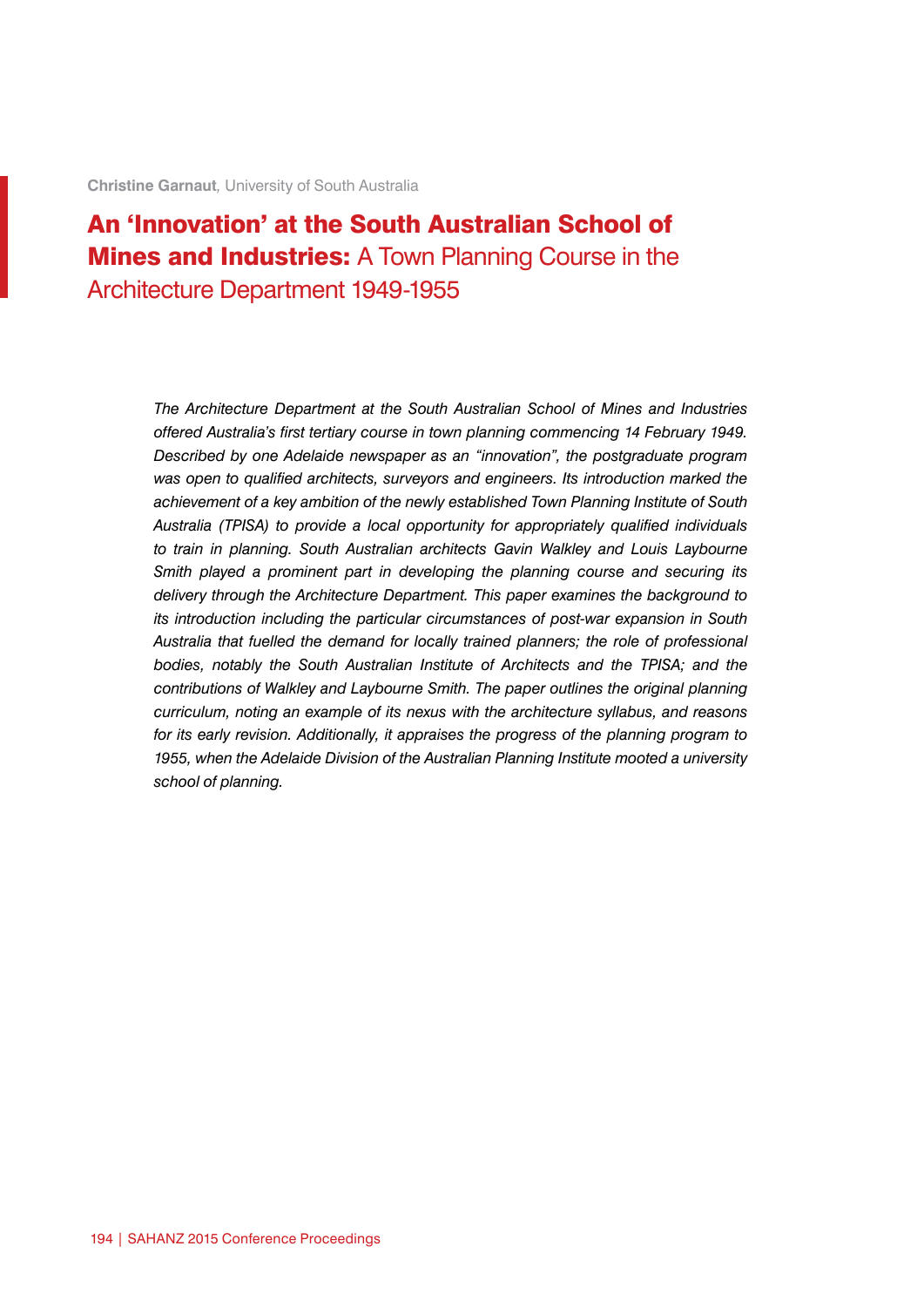

Students attended classes in Australia's first postgraduate course in town planning from 14 February 1949. The venue was the South Australian School of Mines and Industries (School of Mines) an institution that had been providing technical education in Adelaide for sixty years. The planning course was delivered through the Architecture Department which South Australian architect Louis Laybourne Smith established in 1906. Architect Gavin Walkley, a former student of the School of Mines and articled pupil with Laybourne Smith's firm, played a prominent role in the introduction of the town planning course. Walkley's relationship with Laybourne Smith and Laybourne Smith's with the School of Mines were influential factors in the process of ushering in the course.

This paper explores the background to the establishment of the town planning course at the School of Mines, describes how it came into being and surveys its progress in the founding years. The background section sets the scene for the reception of the proposition that a town planning program be offered through the School of Mines. It introduces the School and Laybourne Smith's connections and contributions to it and to selected architecture and town planning matters in South Australia and provides a brief account of the situation in regard to town planning in South Australia around the time of World War II. Professional and community concerns that gave rise to the post-war push for formal training in planning are revealed. The discussion of the town planning course at the School of Mines explains how the course came into being, refers to its content and offers a short profile of the early student cohort. Research for the paper has utilised primary archival sources and published texts.1

# **South Australian School of Mines and Industries**

The School of Mines was established in Adelaide in 1889 in the wake of the foundation of similar institutions in Sydney and Melbourne. A key factor influencing the timing of its formation was the discovery in 1883 of silver and lead at Broken Hill on the New South Wales-South Australia border that had a considerable impact on mining activity in South Australia. Adelaide's School of Mines opened in temporary accommodation in the eastern annexe of the Jubilee International Exhibition Building (1887) located on North Terrace to the west of the University of Adelaide. The Exhibition Building was home to the School until 1903 when it moved into the purpose-built Brookman Building constructed on the North Terrace and Frome Road corner (east of the University).

The remit of the School of Mines was to provide technical education. Technical education was open to men and women who wished to improve their current knowledge and practical skills by combining their experience with up-to-the-moment technical training; such education was considered vital to the economic development of modern societies.<sup>2</sup> The South Australian Chamber of Manufactures led lobbying of the state government to establish a School of Mines in Adelaide but the general public, reportedly alive to the School's potential for wider community benefit, also supported its foundation. The School's curriculum focused initially on subjects relevant to the "scientific teaching of mining" and to fostering the manufacturing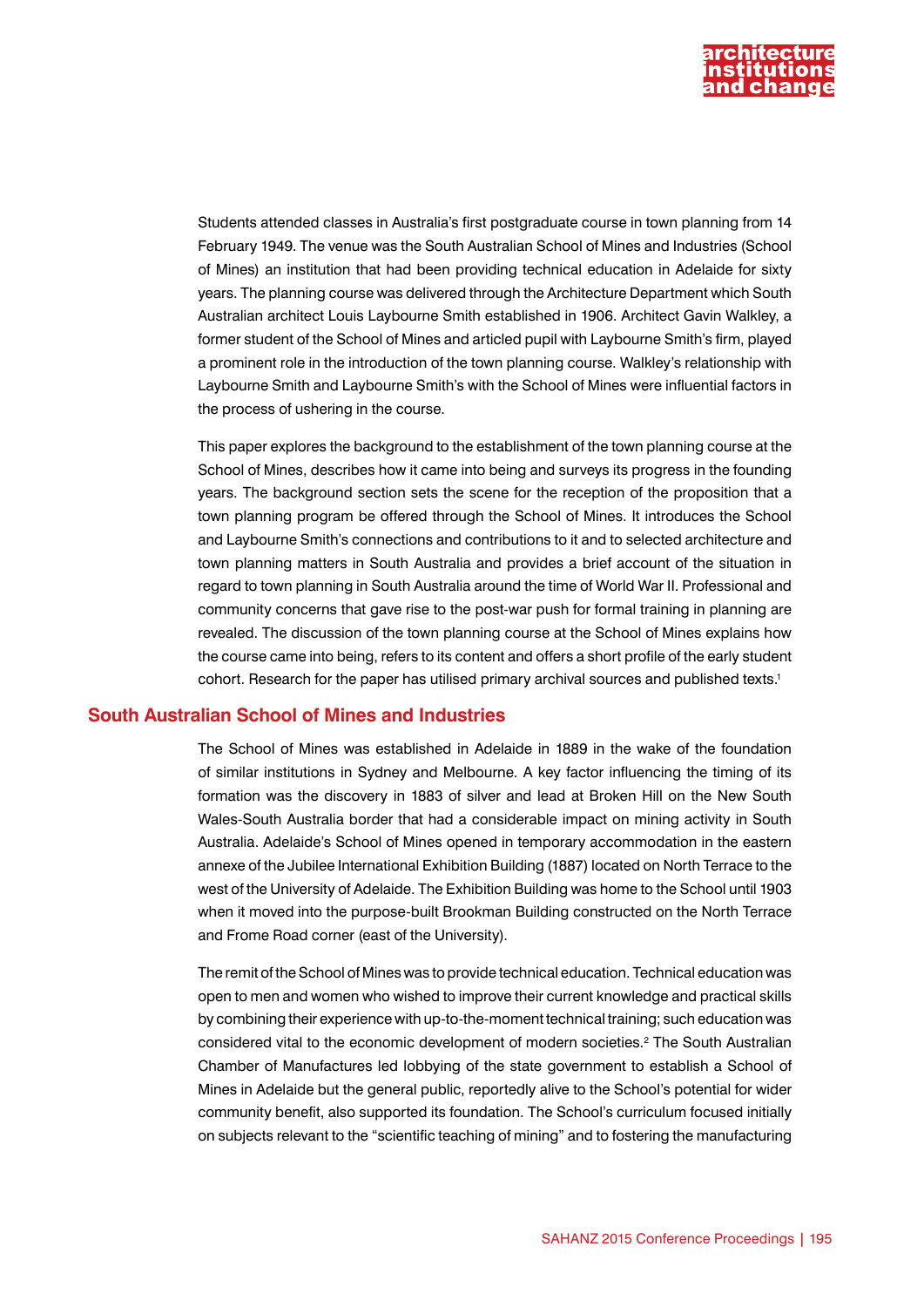industries. With the latter objective in mind, and to accommodate students in daytime employment, evening classes were offered in "practical manual instruction and the industrial knowledge underlying the several handicrafts."3

Through partnerships brokered with the University of Adelaide (founded 1874) and the School of Design (founded 1861), students enrolled in the School of Mines were eligible to take classes in each of those institutions; similarly, students enrolled at the university or the School of Design could attend the School of Mines. Although some feared that the individual institutions would loose their identities through these arrangements, that was not the case; the partnerships were pragmatic and ensured that the institutions did not duplicate their offerings and were in a position to cooperate in sharing resources and infrastructure in an era before extensive government commitment to tertiary education.

"From the outset, the intention [of the School of Mines] was to offer as wide a range of subjects as possible, provided the public demand was there."4 Normally, once the School received at least eight expressions of interest to study a subject it would consider introducing it. In its first year it offered a variety of daytime and evening classes including in dressmaking, carpentry, mathematics, physics, chemistry, geology and drawing. By the time the School moved into its new home in 1903 the curriculum had expanded to cover forty classes.<sup>5</sup> By then too, it was graduating students who had completed the three-year associate diploma program of study in one of three fields: mining, metallurgy or mechanical engineering. One of the graduates was Louis Laybourne Smith who achieved the Associate Diploma in Mechanical Engineering in 1902.

# **Louis Laybourne Smith and architecture at the School of Mines**

Laybourne Smith was born at Goodwood Park, a suburb of Adelaide, South Australia, and undertook his primary and secondary education in his home state.<sup>6</sup> After leaving school aged 15 he moved to the West Australia goldfields where his parents, Joseph Laybourne Smith, an industrial chemist and dental surgeon, and Annie Rosalie (née Thomas) were based. Louis pursued a career in architecture and was articled for two years to A. A. E. Dancker in Coolgardie. Returning to Adelaide in 1898, he joined the office of architect Edward Davies and enrolled in night classes in Mechanical Engineering at the School of Mines. Awarded scholarships in his second and third years, he completed his studies in 1903 and was the first of the evening students to complete the four-year program (three years' study and a minimum of twelve months' practical experience) within the prescribed period. By undertaking further studies, in 1908 he converted his qualification to a Fellowship Diploma of the School of Mines and a Bachelor of Engineering from the University of Adelaide.<sup>7</sup>

Laybourne Smith undertook his articles of apprenticeship with Adelaide architect Edward Davies and then worked as a draughtsman in the offices of several other Adelaide architects.<sup>8</sup> Keen to explore further academic opportunities both for himself and for the profession, from 1903 to 1905 he was a part-time assistant lecturer in Mechanical Engineering at the School of Mines. He taught machine design, applied mathematics, building construction and mechanical drawing. In 1905 he demonstrated his aspiration to open up opportunities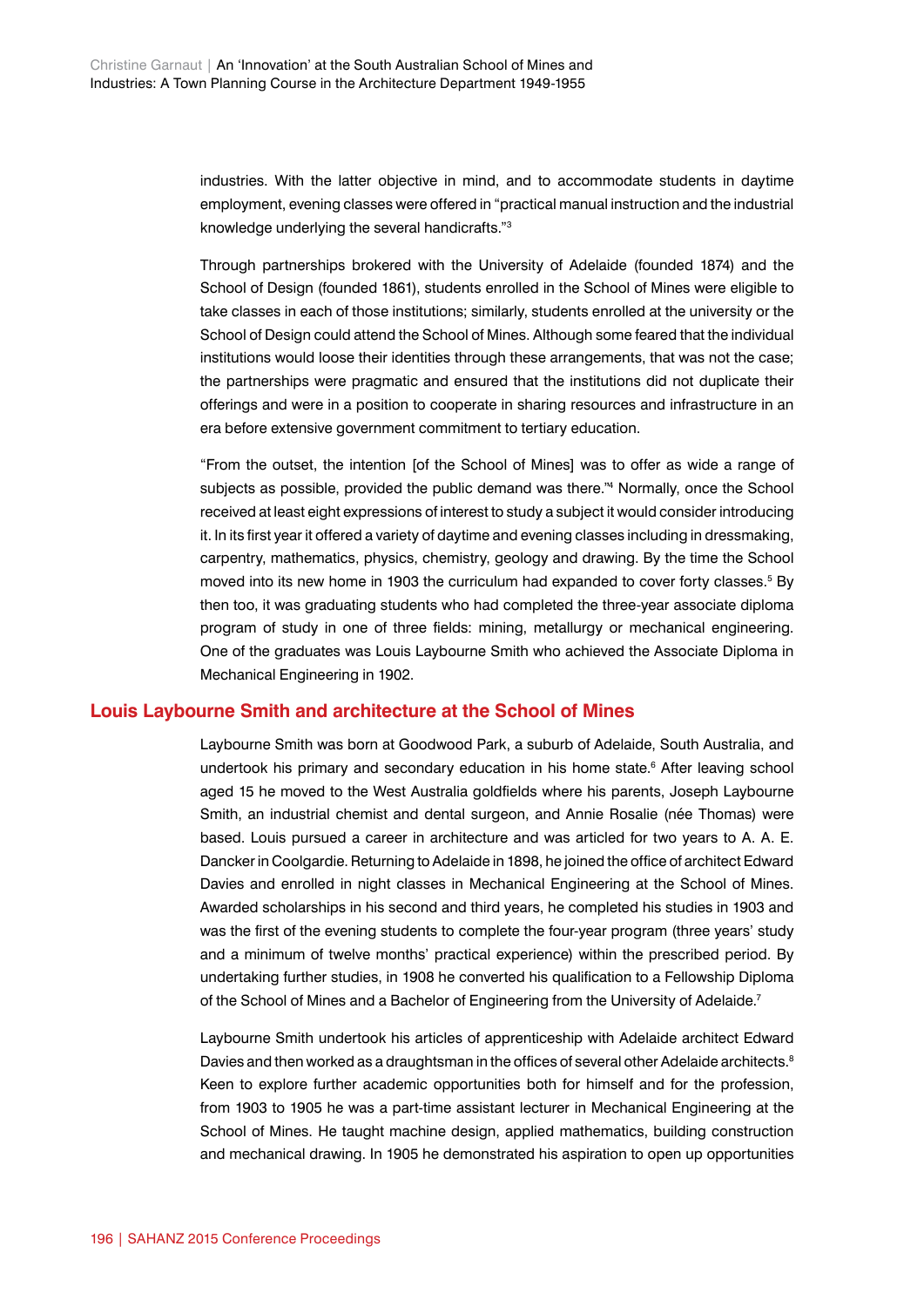

for architectural education at the School of Mines by offering a class in building drawing to journeymen, building apprentices "and others interested", and delivering a lecture on "Modern Building" in the School's Free Popular Lecture series.9 At the end of 1905, aged 25, he was appointed Registrar of the School of Mines, a role that he held until 1914.

In his position as Registrar, Laybourne Smith was in regular contact with the President of the Council of the School of Mines Sir Langdon Bonython. Bonython was sympathetic to his ambition to introduce professional education in architecture. Laybourne Smith won the approval of the Council and the School of Mines established a Department of Architecture and offered an Associate Diploma in Architecture from 18 February 1906.10 Students studied twenty-two subjects over three years. The majority (sixteen) were available through the School of Mines but the remainder were taught at the School's partner institutions, the University of Adelaide and the School of Design. A small number of practitioners taught in the course as part-time lecturers. At the School of Mines, Laybourne Smith's friend and respected South Australian architect Walter Hervey Bagot was a keen ally and contributor until 1911 when he resigned due to the demands of private practice. Both Laybourne Smith and Bagot lectured on the history of architecture and in the design and architectural thesis subjects.

The School of Mines Annual Report for 1907 indicated that initial enrolments in the architecture course were "fair" – there were seven in 1907.<sup>11</sup> Fuelled by his firm belief that architects should receive an academic training, over the ensuing years Laybourne Smith used his executive involvements in the South Australian Institute of Architects (SAIA) and later the Royal Australian Institute of Architects (RAIA) (founded 1930) to endeavour to boost enrolment numbers, including by making academic qualifications a requirement for architects to become members of their professional institute.

#### **Laybourne Smith: private practice, professional affairs and town planning**

Laybourne Smith resigned as Registrar of the School of Mines in 1914 and entered into private practice with Bagot and architects E.J. Woods and H.H. Jory to form Woods Bagot Jory and Laybourne Smith. At the same time, and for another 37 years until June 1951, he continued in the role of part-time Head of the Architecture Department at the School of Mines. The services of Woods Bagot Jory and Laybourne Smith were much sought after and the firm was well regarded in South Australia. Laybourne Smith combined an active life in practice with increasing commitments in the affairs of the SAIA and of national bodies like the Federal Council of Australian Institutes of Architects.12

"In 1914 there was something of a livening up in architecture … [nationally] when W. Richard Davidge and Charles Reade visited Australia carrying the banner of town planning. Their lectures stimulated interest in the reform and planning of towns and housing."13 The Davidge-Reade lecture series was organised under the auspices of the London-based Garden Cities and Town Planning Association and was known as the Australasian Town Planning Tour (ATPT). In Adelaide the SAIA, of which Laybourne Smith was secretary, along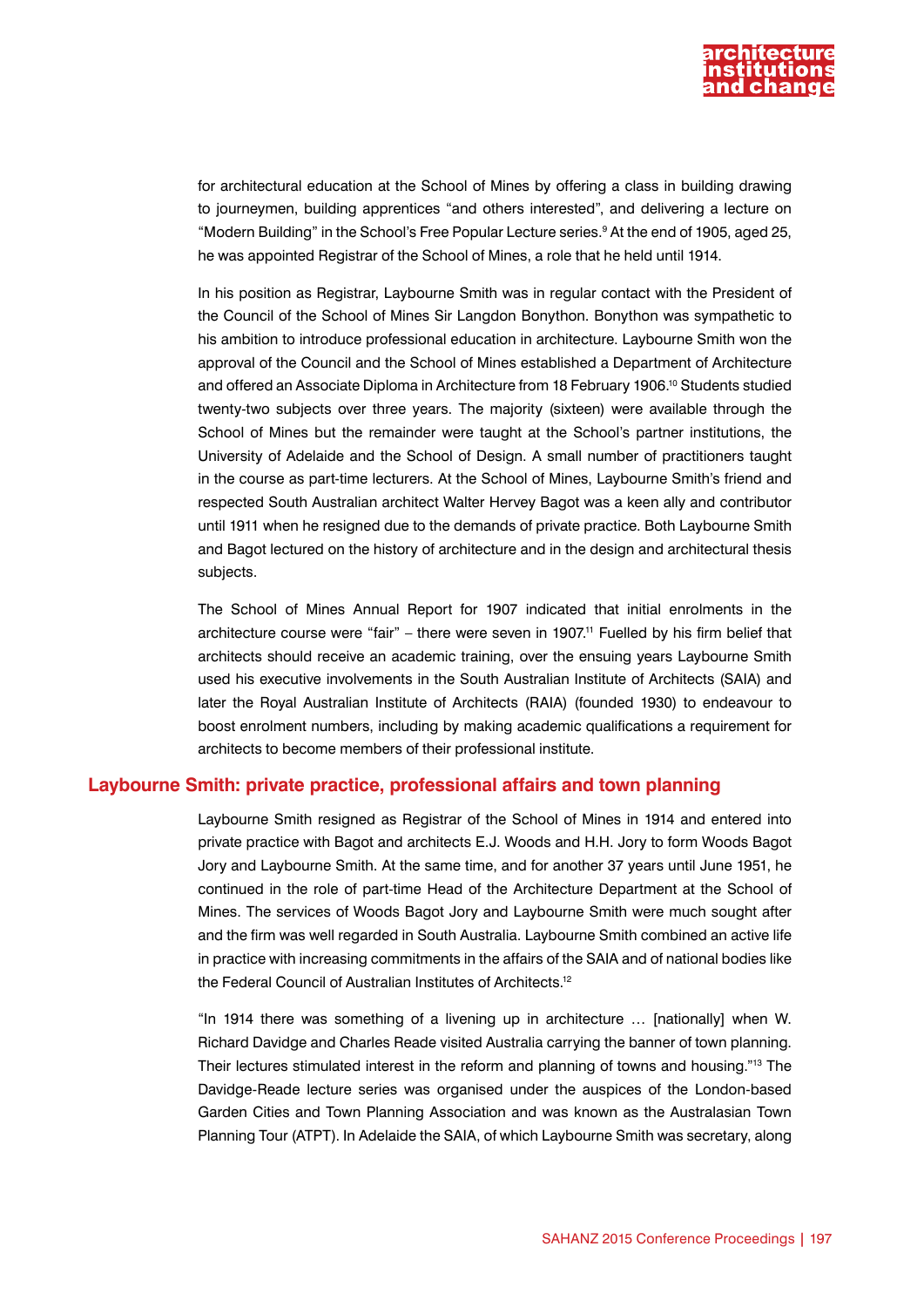with politicians, prominent citizens and community-based groups, was a strong supporter of measures to improve the urban environment and to promote well-designed housing.14 Some members, including SAIA president Henry Ernest Fuller, contributed to the foundation and activities of the South Australian Town Planning and Housing Association, a citizens' pressure group established in 1915.15

When the ATPT finished in 1915 the South Australian Government appointed Reade as Town Planning Adviser. (The position was elevated later to Government Town Planner.) One of his tasks was to draft town planning legislation. As SAIA secretary, Laybourne Smith was closely involved in stakeholder consultations and discussions with Reade. Reade subsequently invited him to prepare a general scheme for the layout of the state government's model garden suburb at Mitcham.16 This opportunity exposed Laybourne Smith to current international thought about the emerging movement for town planning and to the principles that underpinned the mantra of planning "on garden city lines". A wider professional and community audience was introduced to the concept and to the benefits of and current practices in town planning when Reade co-convened the First Australian Town Planning and Housing Conference and Exhibition in Adelaide in October 1917. He involved the SAIA executive and members in various aspects of the planning and organisation and in the program of speakers.

Whilst the 1917 conference was a watershed moment for town planning not only in South Australia but also nationally, it did not elicit support for professional training of town planners. Such training was then in its infancy overseas – the School of Civic Design, University of Liverpool, England, led the way from its foundation in 1909 – although calls to introduce formal training in town planning did not emerge in earnest in Australia until after World War  $II.17$ 

# **Expansion and growth and the call for planning legislation and training**

Following World War II South Australia experienced considerable economic growth and diversification under the leadership of Liberal Premier Thomas Playford. His government assumed the political reigns in 1935. He became premier in 1938 and remained in that role until 1965. Taking advantage of South Australia's involvement in war-time defence industry projects, Playford commenced an industrialisation program that shifted the state's economy from predominantly agriculture and mining to manufacturing. At the same time he made "special efforts to promote and assist the search for, and development of, mineral deposits and especially new sources of energy."18 He also supported the Commonwealth Government's endeavours to boost post-war migration to Australia and readily encouraged the re-settlement of overseas migrants in South Australia.

The combined impact of Playford's multi-pronged development initiatives not only stimulated the state's secondary industry sector but also contributed to its population almost doubling between 1938 and 1965.<sup>19</sup> Demand increased for new infrastructure and for housing, and metropolitan Adelaide and a number of country towns grew accordingly. For example, Elizabeth (1955), modelled on the British New Towns, was established north of Adelaide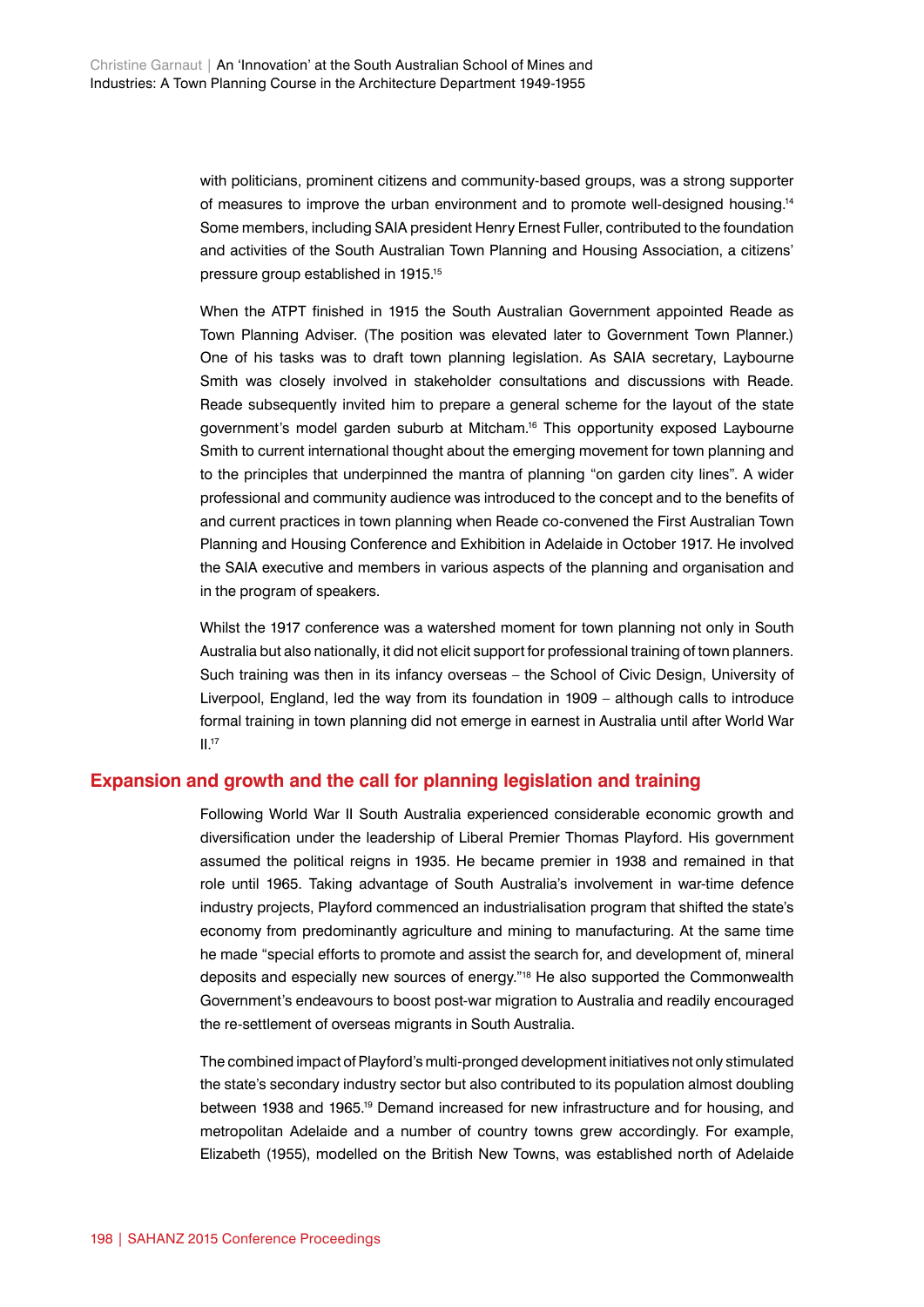

to accommodate workers at a new and enlarged site for car-manufacturer General Motors Holden. The regional town of Whyalla, on Spencer Gulf, expanded from the early 1940s in response to new employment opportunities at the Broken Hill Proprietary Ltd smelters and shipbuilding yards.

The South Australian Housing Trust (SAHT), founded in 1936, was the state's key development agency in the post-war years. However, it was forced to construct new housing estates without the guidance of relevant planning legislation. The Town Planning and Housing Bill that Reade drafted was unsuccessful when it was put to parliament in 1916. A highly pared back version was passed in 1920 but repealed in 1929 and replaced with the Town Planning Act that primarily controlled only the subdivision of land. Architect and SAHT Planning Officer Gavin Walkley recalled that in the second half of the 1940s "The principal difficulty [for Trust planners] was that South Australia had virtually no planning legislation … We had to work in a vacuum. … We had no guidance from the State Government; we were working on an *ad hoc* basis, putting houses here, there, and everywhere, without an overall plan to guide us."20

Walkley joined the SAHT in mid 1946 after a period of study and professional work in the United Kingdom from the mid 1930s followed by military service during World War II.<sup>21</sup> Prior to that he had undertaken his architectural education in Adelaide where he was born and raised. Walkley was one of the last cohort of pupils to be articled to Woods Bagot Jory and Laybourne Smith and worked in the firm between 1931 and 1934. He studied part-time at the School of Mines and the University of Adelaide and graduated with a Bachelor of Architectural Engineering from the University of Adelaide in 1934. Laybourne Smith was a significant influence on Walkley both academically and professionally.22 Like Laybourne Smith, Walkley was also engaged in professional practice and highly involved in his professional bodies and in academic teaching. His favourable professional relationship with Laybourne Smith would prove invaluable when he and fellow South Australian architects sought to establish a formal program in town planning.

The inadequacy of the state's planning legislation was a major concern for members of the architectural and associated professions and increasingly for the general public. Eventually, it was the key driver behind the architects' decision to act.<sup>23</sup> Encouraged by its national body, the RAIA, the SAIA nominated architects Dean W. Berry, John Denyer (Jack) Cheesman and Walkley to carry out the tasks required to form a professional town planning body.<sup>24</sup> Walkley's role was to develop a constitution. The Town Planning Institute of South Australia (TPISA) was inaugurated in April 1948. Long-time town planning advocate, engineer and surveyor and Adelaide City Council Town Clerk William C. D. Veale, was the first president. The inaugural members were all architects. The primary goal of the TPISA was to convince the state government, led by a premier who was not a supporter of town planning, to introduce appropriate planning legislation.<sup>25</sup> It took advantage of every opportunity to promote its cause, for example, supporting a visit to Adelaide by prominent British planner Sir Patrick Abercrombie during his tour of Australia in 1948.<sup>26</sup>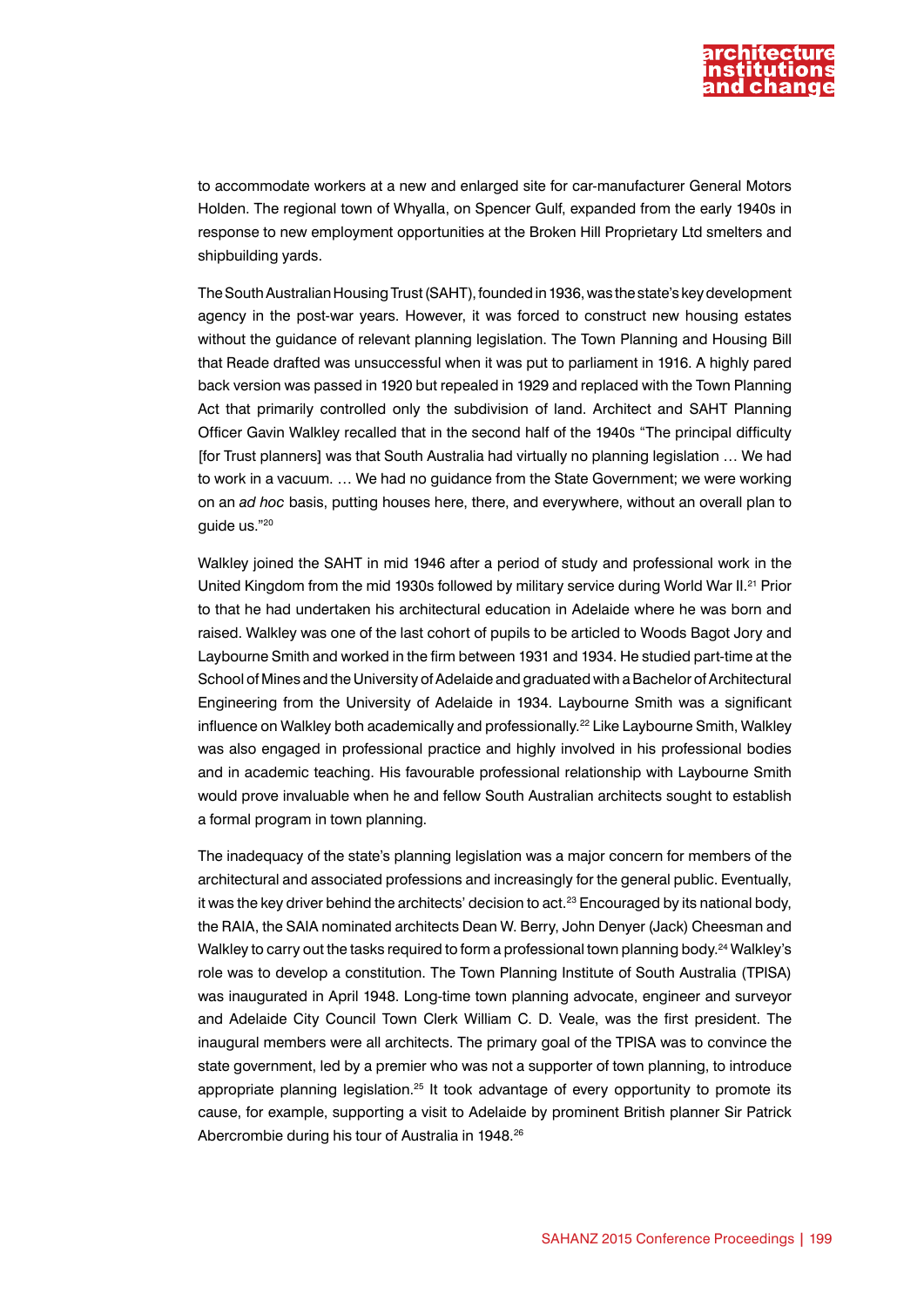By then Walkley had decided to commence his own studies in planning on the basis of his belief that if he had a professional qualification in the field then he would be credentialed to establish a course in Adelaide.<sup>27</sup> As no study option was available in Australia he chose the correspondence course designed and directed from 1946 by British town planner and planning educator Jaqueline Tyrwhitt at the School of Planning and Research for Regional Development (SPRRD) in London.<sup>28</sup>

Walkley's impatience got the better of him and in 1948 he resolved to try to initiate a planning course in Adelaide before he had finished his own studies. By then he was a part-time lecturer in the History of Architecture at the School of Mines. He raised the possibility informally with Laybourne Smith to ascertain whether or not the Architecture Department would consider accommodating planning. There was certainly local demand, which was a necessary pre-requisite from the School of Mines' perspective. Walkley also arranged a meeting with Abercrombie while he was visiting Adelaide "to explain in general terms what he was trying to do and to ask for his comments." Abercrombie recommended to Walkley that he "start in a modest way and ... let the course grow with available resources."<sup>29</sup> The Adelaide press reported that during a lecture delivered to the TPISA, Abercrombie publicly endorsed the introduction of a specialist tertiary course in town planning on the basis that "the most satisfactory way to create a townplanner was to take an architect, engineer, or surveyor and indoctrinate him with the special knowledge he should have for the task."30

Buoyed by Abercrombie's strong support, the Institute Council asked Walkley (who was a Council member) to make a formal enquiry to the School of Mines. He knew that he had an ally in Department head Laybourne Smith who was already delivering lectures on Elementary Town Planning to final year architecture students and was keen to pass on the task to younger colleagues. Furthermore, Walkley was aware of Laybourne Smith's desire to support the introduction of town planning legislation to ensure that "Adelaide developed on satisfactory lines" during the post-war building boom.<sup>31</sup>

Laybourne Smith agreed to the TPISA proposition of a postgraduate planning course being conducted within the Department and the TPISA and the School of Mines pressed forward with the practical arrangements. The parties agreed that the School would provide administrative assistance and teaching spaces in return for the TPISA preparing the course, organising lecturers and funding any short-fall between student fees and fees paid to the lecturers.<sup>32</sup> The course would be offered part-time over two vears to qualified architects, engineers and surveyors.

The TPISA charged Walkley with the task of designing the course. He based the curriculum on the subjects and syllabus for the external examinations of the British Town Planning Institute (TPI) but modified for the Australian context.<sup>33</sup> The initial course comprised six subjects covering the history of town planning and town planning in relation to: architecture and amenities, engineering, surveying and law.<sup>34</sup> The subjects were the same for first and second years.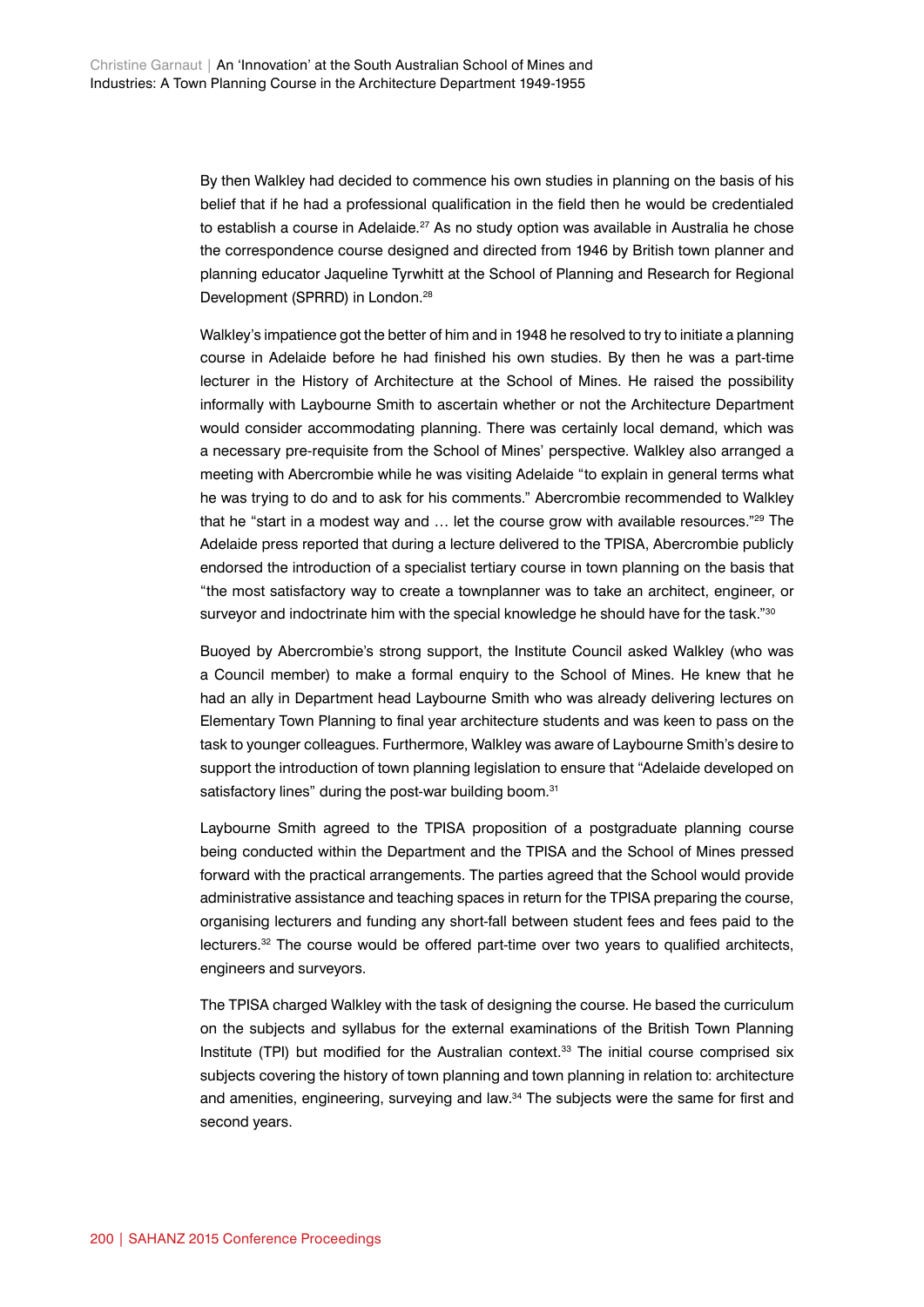

# **Australia's first town planning course begins**

The local newspaper *The Advertiser* announced the new town planning course in the Architecture Department at the School of Mines as an "innovation".35 Fifteen students made up the first cohort that commenced in early 1949. They received typed lecture notes with a covering sheet setting out the subject focus, topics and reference texts.<sup>36</sup> The reading list comprised mostly books, manuals of technical notes, and Town Planning Acts and Regulations; the content focused primarily on the United Kingdom. The fee for each subject was ten shillings and six pence.<sup>37</sup> Lectures were held in the evenings three nights per week and were delivered by local practitioners in architecture, surveying and engineering. The lecturers were employed part-time and paid one half a guinea per one hour lecture.<sup>38</sup> None was trained in planning; they developed their knowledge by attending one another's lectures.

By the time that the planning course began, architectural education at the School of Mines (and nationally) had moved away from British approaches and adopted "an American-style Beaux-Arts system" influenced by the philosophy and design pedagogies of institutions in France and the United States.<sup>39</sup> However, concurrently, modernist-inspired pedagogies were being introduced. Steered by the conservative Laybourne Smith, the Architecture Department at the School of Mines adhered to the Beaux-Arts, particularly in the teaching of design drawing. The Beaux-Arts emphasis on composition was evident in the planning curriculum in the subject "Town Planning in relation to Architecture and Amenities". The syllabus addressed design as applied to planning and especially "the importance of three dimensional design, scale, proportion balance emphasis and contrast, vista and climax".<sup>40</sup> Considerations in the first year subject included civic design elements like the street; "existing character" and other factors influencing where buildings, parks and open spaces were sited in places of different scales; and the provision of amenities. The second year examined "specific examples of design and grouping of buildings and incidental architectural features in urban and rural settings" including waterfronts, "undulating and irregular" and "cleared and derelict" sites.41 Design for a variety of types of recreation spaces was another component. Students were introduced in both years to the general principles of landscape architecture and to how they could be applied.

# **Curriculum changes and the first graduates**

For three months in the second half of 1949 Walkley undertook a study tour in England. The British Council funded his travels which combined an investigation into the effects of recent planning legislation with trips to new town developments as well as places like Saltaire, Letchworth and Welwyn that featured in his History of Planning lectures.<sup>42</sup> Walkley also made enquiries into planning education and met with several leading planning educators, including at the School of Civic Design in Liverpool, and he visited SPRRD to review the progress of his own studies and to attend a few lectures.<sup>43</sup>

At a meeting with British TPI Secretary Alf Potter, he learnt that the Institute was changing its external examination syllabus and the criteria on which schools would be "recognised" in the future.44 On the basis of intelligence from Potter, Walkley amended the School of Mines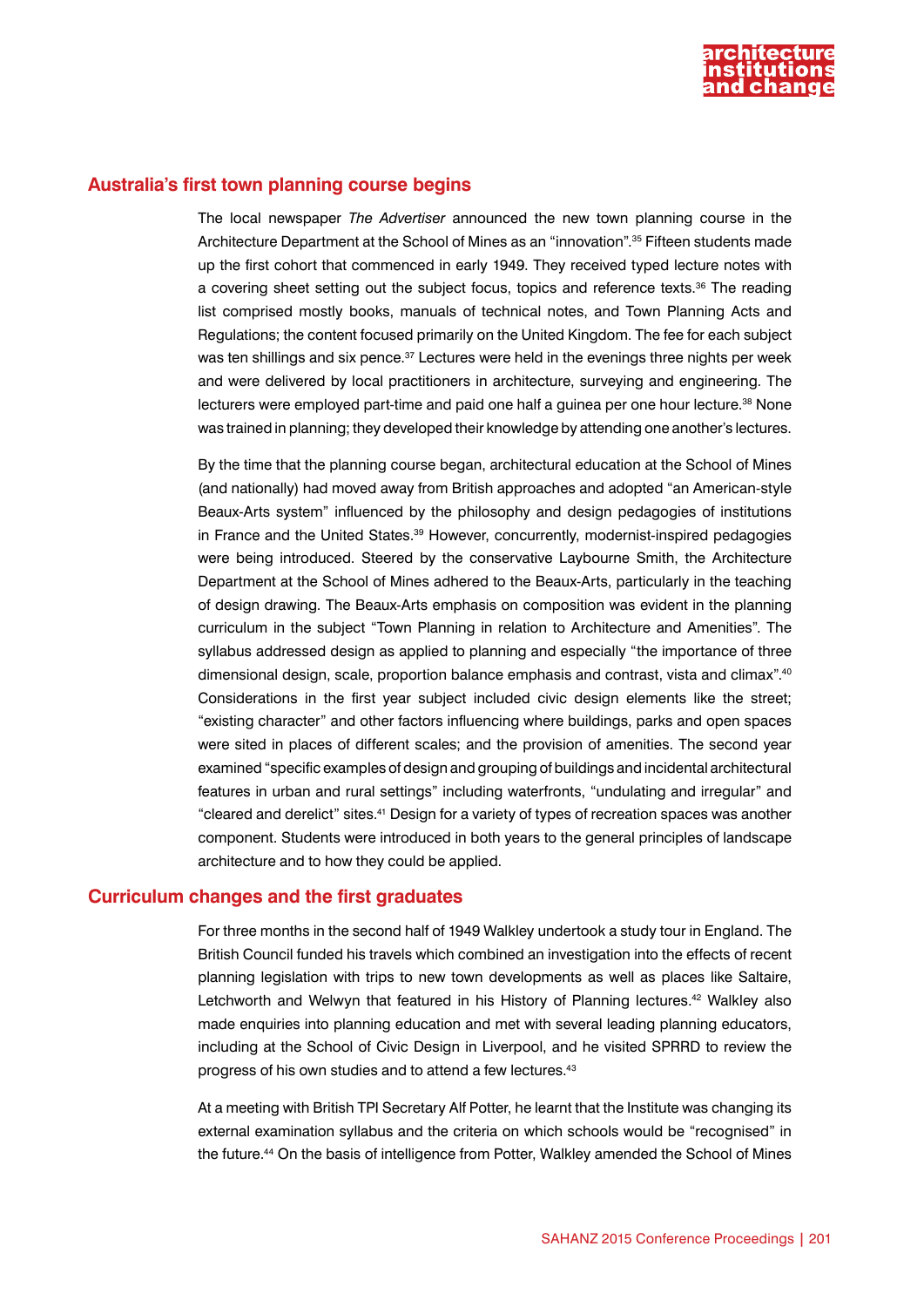curriculum from 1951. The first year subjects remained the same but the second year syllabus was altered to contain social and economic content in line with the revised TPI course. Consequently, the subjects Elements of Applied Geology and Economic Geography, and Outlines of Social and Economic Organisation joined Architectural Design and Amenities, Civil Engineering, Practice and Surveying.45

By the end of 1952 the planning course was financially self-sufficient.<sup>46</sup> Walkley had restructured it into a three-year part-time program to allow students more time to cover the amended curriculum. The subjects were renamed Town Planning History, Town Planning Practice I and II, and Town Planning Practice III.<sup>47</sup> The first students to undertake the revised course commenced in 1953. They continued to come from the primary target group of architects, engineers and surveyors in the public and private sectors.

Eleven students graduated from the planning course to 1955.48 Graduates of the two-year program were awarded a Certificate in Town Planning issued jointly by the South Australian School of Mines and Industries and the TPISA. The award for the three-year course was a Diploma in Town Planning from the South Australian School of Mines and Industries only. Along with courses offered at the University of Sydney and the University of Melbourne, the School of Mines' planning course was recognised as an entrance qualification for membership of the professional institute. Several graduates of the School accepted roles in the TPISA's successor body, the Royal Australian Planning Institute (South Australian Division), formed in 1951.49

# **Later developments**

Louis Laybourne Smith retired as part-time Head of the Architecture Department in 1951. Gavin Walkley was appointed as his replacement but in a full-time capacity in recognition of the growth in student numbers and increased administrative and teaching demands. In the meantime, the SAIA was continuing to press its long-held cause to see a school of architecture established at the University of Adelaide. It made an official approach to the Vice-Chancellor A. P. Rowe in 1955 via a deputation of which Walkley was a member. Rowe expressed in principle agreement but noted three obstacles: physical space, the preservation of "good relations" with the School of Mines, and securing funding of £25,000 to establish a new department to offer a five year degree in architecture and a postgraduate course in town and country planning.<sup>50</sup> The Institute regarded the first two obstacles as solvable and launched a fundraising appeal to overcome the third. Meanwhile, Walkley, then president of the Adelaide Division of the Australian Planning Institute (API), wrote to members "other than architects", on the subject of "A University School of Planning". He pointed out that the Adelaide Division wished to elevate the status of the local planning course to university level, as was the case for the courses in Sydney and Melbourne, and that the opportunity presented if a school of architecture could be established at the University of Adelaide. He therefore appealed to API members to "promise" an annual contribution to the fundraising effort. Although a seemingly incongruous venture given Adelaide's size and the fact that the School of Mines and the University of Adelaide were located in close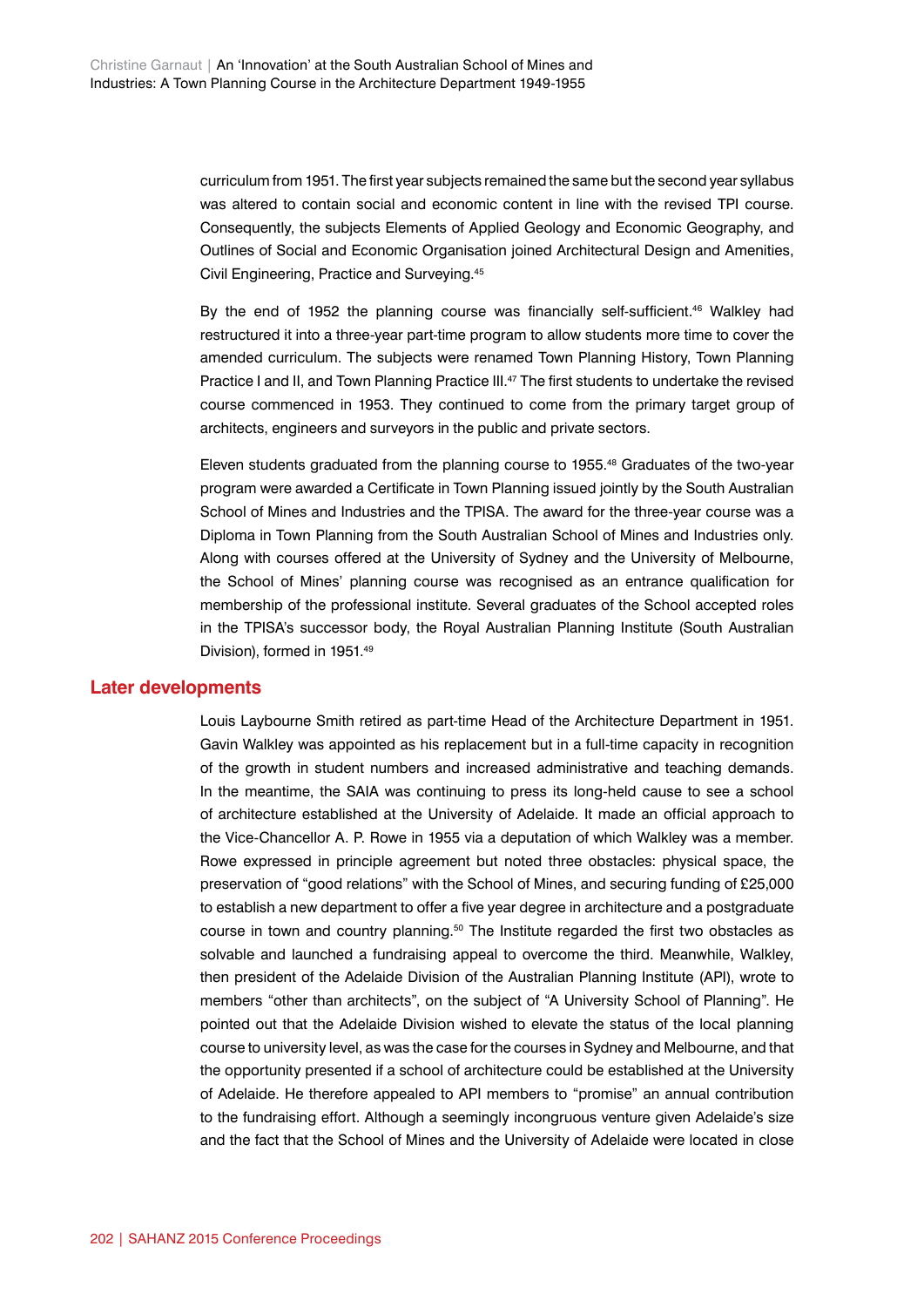

physical proximity, Walkley explained that the intent behind the new school was to give students "all the broader educational advantages of university life", and to lift the status of the Architecture Department at the School of Mines through "healthy competition".<sup>51</sup>

In the upshot, the University of Adelaide agreed to establish a school of architecture after the profession raised £23,000. However, before committing to a postgraduate planning course, it elected to appoint and then consult with the new head. Walkley applied for the job (a professorship) but was overlooked in favour of Liverpool-trained architect Rolf Jensen. 52 Jensen was appointed in mid 1956. He agreed that planning should fall within the new school's remit. The Faculty of Architecture and Town Planning was duly established and offered its inaugural degrees from March 1958.53 The School of Mines continued its postgraduate planning course (and the undergraduate course in architecture) for part-time students and introduced a three-year undergraduate course in February 1965.<sup>54</sup>

In 1960 the School of Mines became the South Australian Institute of Technology (SAIT). The Department which Walkley headed was renamed the Louis Laybourne Smith School of Architecture and Building in 1963. He remained in charge until 1976. The SAIT was incorporated into the University of South Australia (UniSA) when it was founded in 1991 and planning was taught along with architecture and several other programs in the School of the Built Environment. However, the long connection between architecture and planning was disrupted in the mid 1990s when the two programs were moved into separate faculties (later divisions) of the university and architecture was relocated, in 1997, to a different campus from planning. UniSA continues to offer undergraduate and postgraduate degrees in planning.

# **Conclusion**

The introduction, design and implementation of the planning course at the South Australian School of Mines and Industries was fostered and shaped by locally trained architects informed by the planning curriculum in Britain and by trends in planning education in that country. An "innovation" in its time, the course filled a long-standing gap in formal educational options for practitioners working in the built environment field. With a well-established remit and reputation for technical training of practitioners, the School of Mines was an ideal venue for the inaugural course. The sound working relationship between Louis Laybourne Smith and Gavin Walkley and their shared ambition to provide academic training for architecture and planning professionals were critical in the smooth and successful inauguration of Adelaide's first formal town planning course. The complex and intriguing story of the post 1955 history and progress of the town planning course first established at the School of Mines, and of others established later at the University of Adelaide, is a subject for further research and a topic for a different paper.

<sup>1</sup> This paper is associated with a project on tertiary planning education in Australia with Robert Freestone and David Nichols. It draws partly from Robert Freestone, David Nichols and Christine Garnaut, "The Beginnings of Tertiary Planning Education in Australia 1949-1950," in *Past as a Guide to Sustainable Futures, Proceedings of the 16th International Planning History Society*, ed. Christopher Silver and Dan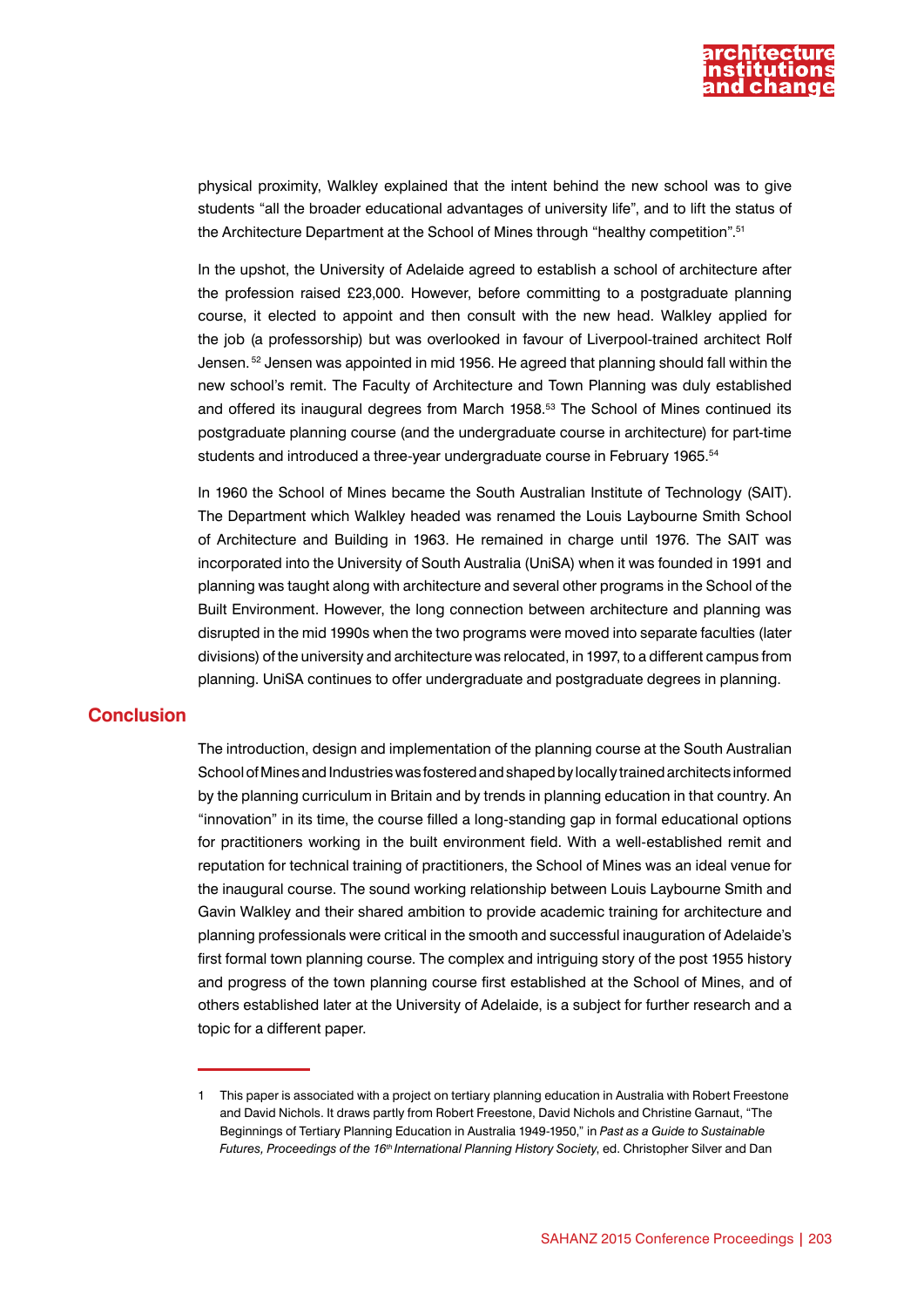Zhu (University of Florida, July 20-24, 2014): 389-403.

- 2 Annely Aeuckens, *The People's University* (Adelaide: South Australian Institute of Technology (SAIT), 1989), xiii, 9.
- 3 Aeuckens, *The People's University*, 13; Council Minutes, February 18, 1889 cited in Aeuckens, *The People's University*, 13.
- 4 Aeuckens, *The People's University*, 17.
- 5 "School of Mines: The Opening Day," *Advertiser*, February 24, 1903, 5-6.
- 6 Biographical information on Laybourne Smith drawn from Gavin Walkley, *Louis Laybourne Smith: A Memoir* (Adelaide: SAIT, 1977); Michael Page, *Sculptors in Space: South Australian Architects 1836-1986* (Adelaide: RAIA, 1986); Aeuckens, *The People's University*.
- 7 Gavin Walkley, *The Louis Laybourne Smith School of Architecture and Building* (Adelaide: SAIT, 1976), 14-15.
- 8 Ernest Bayer, John Quinton Bruce and Alfred Wells.
- 9 Walkley, *The Louis Laybourne Smith School*, 7-8.
- 10 The School of Mines used an organisational structure based on departments. See Aeuckens, *The People's University*.
- 11 Walkley, *The Louis Laybourne Smith School*, 12.
- 12 President: Federal Council 1919-23. J.M. Freeland, *The Making of a Profession* (Sydney: Angus and Robertson, 1971), 101.
- 13 Freeland, *The Making of a Profession*, 101.
- 14 L. Laybourne Smith, "Letters to the Editor," *Advertiser*, September 16, 1916, 12.
- 15 Christine Garnaut and Kerrie Round, "'Pedlers of New Ideas': Promoting Town Planning in South Australia," in *Cities, Citizens and Environmental Reform: Histories of Australian Town Planning Associations*, ed. Robert Freestone (Sydney: Sydney University Press, 2009), 125.
- 16 Christine Garnaut, *Colonel Light Gardens: Model Garden Suburb* (Sydney: Crossing Press, 2006), 32.
- 17 Freestone, Nichols and Garnaut, "The Beginnings of Tertiary Planning Education in Australia 1949- 1950."
- 18 P. A. Howell, "Playford, Sir Thomas (Tom) (1896-1981)," Australian Dictionary of Biography, [http://adb.](http://adb.anu.edu.au/biography/playford-sir-thomas-tom-15472/text26686) [anu.edu.au/biography/playford-sir-thomas-tom-15472/text26686](http://adb.anu.edu.au/biography/playford-sir-thomas-tom-15472/text26686) (accessed March 12, 2014).
- 19 Howell, "Playford, Sir Thomas (Tom) (1896-1981)."
- 20 Gavin Walkley quoted in Susan Marsden, *Business, Charity and Sentiment: A History of the South Australian Housing Trust* (Adelaide: SAHT, 1986), 144-5.
- 21 Walkley biographical details based on Walkley, *The Louis Laybourne Smith School*, 28-29; David Jones, "The Role and Contribution of Gavin Walkley CBE in Advancing Planning Education in South Australia," *Planning Perspectives* 27, no. 1 (2012): 131-141; Christine Sullivan, "Walkley, Gavin," Architecture Museum, University of South Australia, 2008, Architects of South Australia: www.architectsdatabase. unisa.edu.au/arch\_full.asp?Arch\_ID=35]
- 22 Sullivan, "Walkley, Gavin."
- 23 Christine Garnaut and Kerrie Round, "'The Kaleidoscope of Town Planning': Planning Advocacy in Postwar South Australia," in *Cities, Citizens and Environmental Reform*, 204-7.
- 24 Walkley, *The Louis Laybourne Smith School,* 31.
- 25 Walkley, *The Louis Laybourne Smith School,* 31.
- 26 Marco Amati and Robert Freestone, "Saint Patrick: Sir Patrick Abercrombie's Australian Tour 1948," *Town Planning Review* 80, no. 6 (2009): 597-626.
- 27 Extracts from "Gavin Walkley: A Diary 1911-[June 1998]," January-December 1948, 94. Courtesy Giles Walkley.
- 28 Ellen Shoshkes, *Jaqueline Tyrwhitt: A Transnational Life in Urban Planning and Design* (Farnham: Ashgate, 2013): 89.
- 29 Extracts, January-December 1948, 94.
- 30 "Townplanner Sees City". Newspaper clippings book related to Planning 1947-1967. Architecture Museum, University of South Australia [hereafter AM], S293/16.
- 31 Walkley, *The Louis Laybourne Smith School*, 33.
- 32 Walkley, *The Louis Laybourne Smith School*, 32.
- 33 Walkley, *The Louis Laybourne Smith School*, 32; Stephen Hamnett, "50 Years of Planning Education in Australia," *Australian Planner* 36, no. 1 (1999): 5.